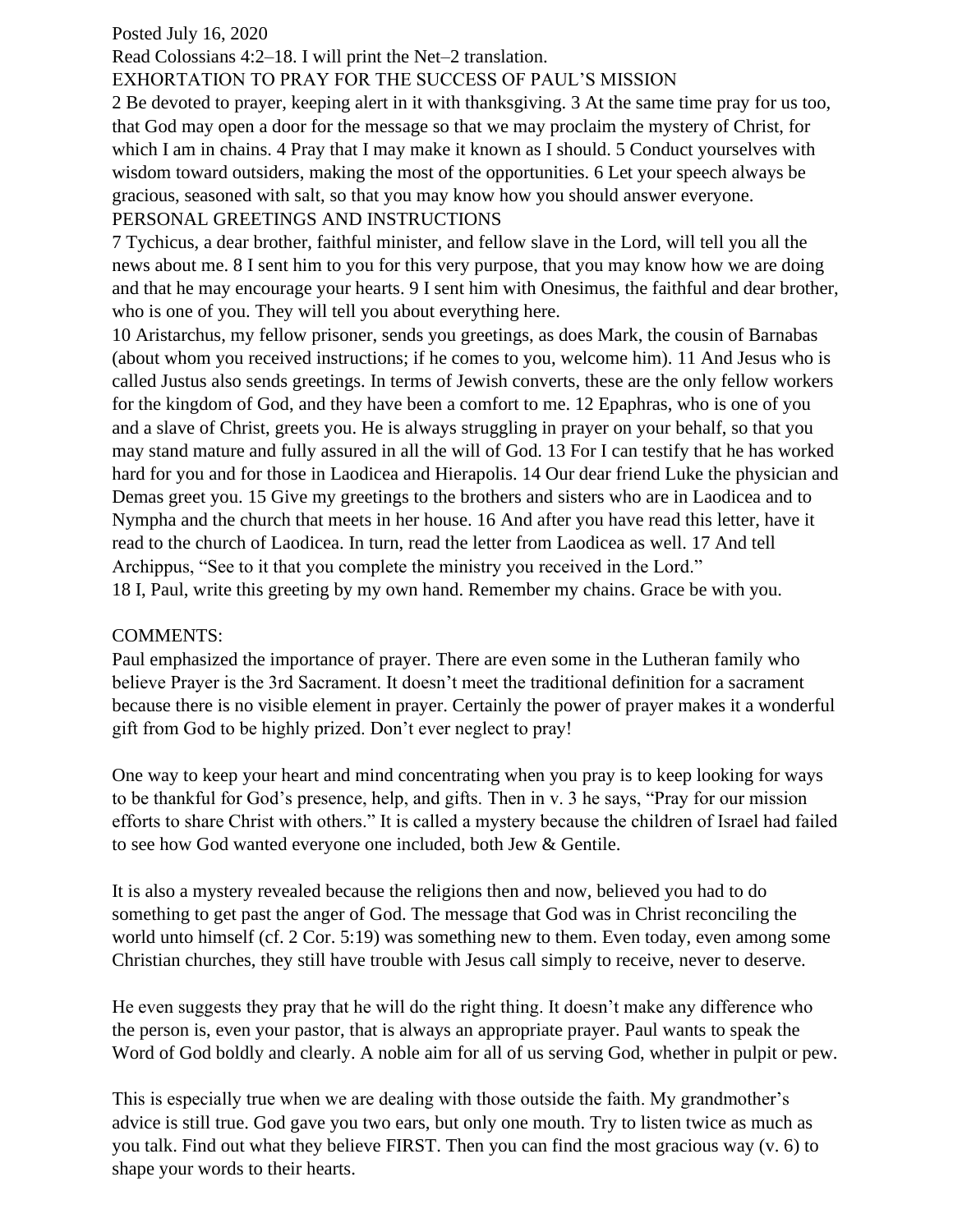Today we finish Colossians and tomorrow we will finish Philemon. I will be skipping Saturday. I have a Memorial Service Saturday, I preach at Woodlands on Sunday and then on Monday I have to tape Wednesday Worship for Woodlands. So forgive me for skipping a day. Pastor Josh is enjoying a well deserved vacation and the old war horse (me) is the only one in the barn.

I know you will not recognize many of the names you read in Paul's greeting, but try to see and remember the various connections. They are important to understanding the story. The first person mentioned is Tychicus, who delivered the Prison Epistles, and was Paul's messenger to bring reports to the churches on his welfare and his ministry.

We know little about him, but in Acts 20:4 we find one important fact. He and Trophimus are both Asians. The diversity of the family of God is clearly at work in the New Testament.

Then in v. 9 we are introduced a very important figure in the story of Philemon: Onesimus, the runaway slave. More on him tomorrow.

Aristarchuis (v. 10) was a citizen of Thessalonica, apparently one of Paul's first coverts in Europe after the Macedonian Vision got Paul into Europe. He was a traveler and worker with Paul in Ephesus and joined Paul on his last trip to Jerusalem and apparently stayed with him during his imprisonment because he also journeyed to Rome with Paul.

Barnabas had been a witness of Paul's faithful service to Christ and he recommended him to the Apostles. John Mark, had deserted Paul and Barnabas on one journey and so Paul didn't want to take him along on his next journey. Paul & Silas went one way and Barnabas and Mark another (cf. Acts 15:36–41). Here we learn a new detail: Mark is a cousin of Barnabas. It seems as if Justis, also called Jesus, are one in the same (but not the Jesus born in Bethlehem). Then in v.11 Paul reveals he did not find many Jewish converts who had comforted and helped him even though he was a Jew of Jews being been a Pharisee and a student of Gamaliel, the best known Jewish teacher.

Epaphras was apparently a native of the Lycus River Valley in Asia Minor. He may have been Paul's personal representative to such cities as Colossae, Laodicea, and Hierapolis in that area. His being named before Mark, Luke, and others (Philem. 23–24) may indicate the high esteem in which Paul held him.

He is apparently a good imitator of Paul in the practice of prayer. Luke and Demas also send greeting to the congregation at Colossae. Paul tells about the practice of the early churches sharing their apostolic letter with one another.

Paul's instruction for Archippus to complete the ministry he has received from the Lord is not explained. Obviously he is an important leader in the Colossian Church, perhaps even serving now as its pastor.

We know Paul often used a secretary or scribe to write his epistles, but here he makes a point of saying, these greeting are in my own handwriting. He closes with the reminder that he is in chains, imprisoned for preaching Christ Jesus as Lord. Then he closes with the blessing of grace, our undeserved favor from God.

REFLECTION QUESTION: Some withdraw from serving God because they get no recognition. Don't ever do that. Your service is always noticed by God and you know you have some wonderful blessings awaiting you in heaven. You are not serving to be seen by men. You are